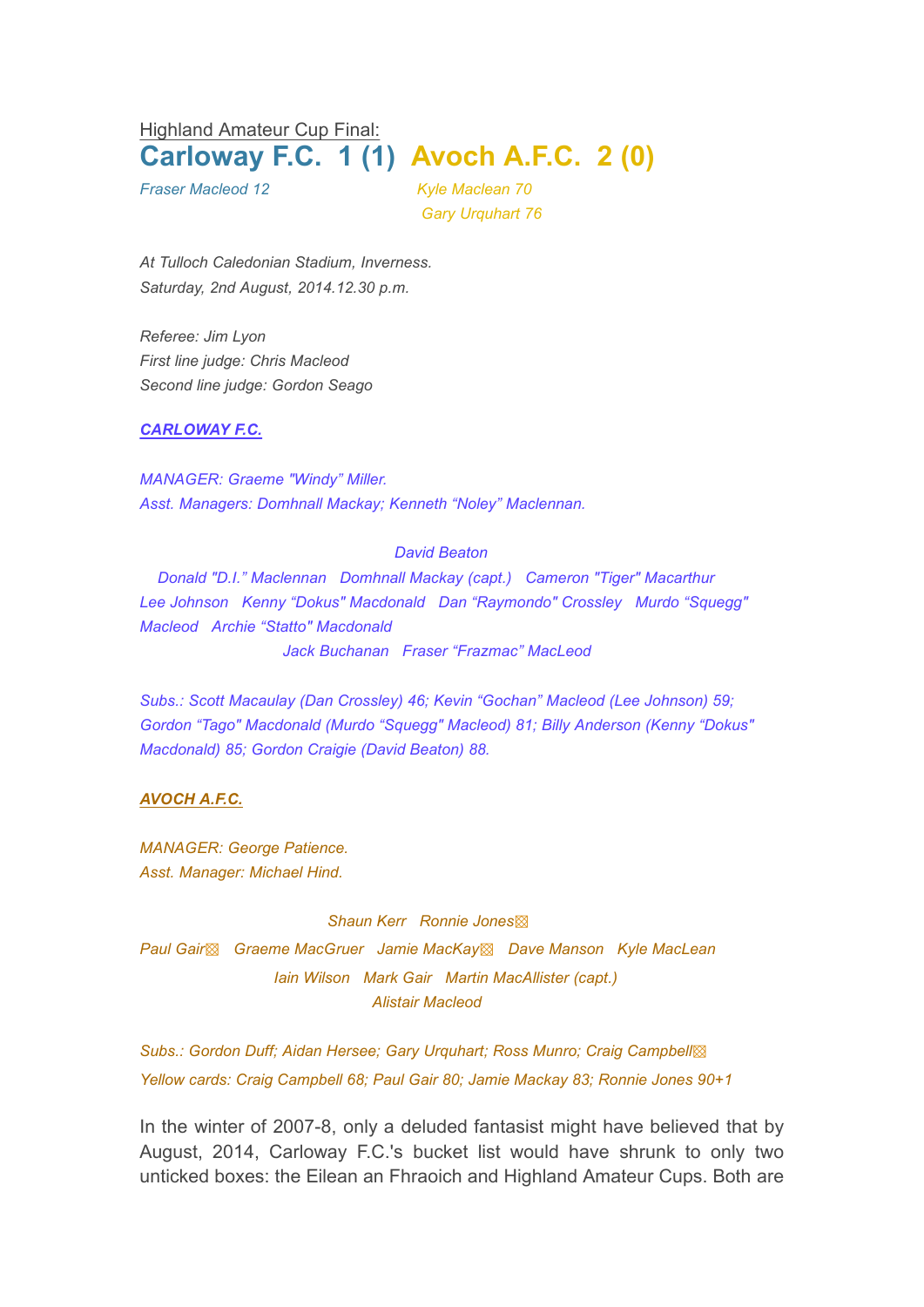special cases in their own way: the first, because of its unique selection format; the second, because class mainland opposition must be overcome to win it. Now, in the space of a week, the Blues had the chance, once more, to close the book on that list.

A second EaF Final beckoned next Friday at Col Uarach, against 2012 conquerors, Westside, but today featured the jewel in the crown, a first-ever HAC Final, and a third opportunity to overcome ten-time finalists and fourtimes winners, Avoch, and join Ness, Point, Lochs, and Back, in the Cup Roll of Honour. This was only na Gormaich's fourth appearance in the open rounds of the HAC, the break-through year being 2008 when the Blues crushed Halkirk, 5-1 at Culbokie, before losing 3-4 after extra-time to Castletown in Fortrose. Two years later they lost at Culbokie again, 3-5 to Golspie Stafford, but the following year, 2011, a sparkling campaign took them past Lochs (2-1), Athletic (4-3), Castletown (4-0), Kirkwall Rovers (5-1), to an initial Semi-Final, but the reigning cup-holders, Avoch, proved a level beyond na Gormaich and prevailed 3-1.

Last season, Fate threw the two sides together again, at Culbokie in R 3, but an 89th minute header once more denied the Blues. So, was this to be **the** year? The present campaign had had an unpromising start, with the Blues desperately clawing themselves back into the competition to overcome Barra 4-2. However, they then roared into life, 2-0 versus Athletic, before benefitting from an unexpected walk-over over Culbokie. Hard-fought victories over Wick Groats (the holders) 3-2, and Iochdar Saints 2-0, soon inspired hope in the faithful that the final rung could be climbed. But Fate is the cruellest of mistresses.

This season, Carloway have operated round a vibrant, cast-iron spine: David Beaton - "Gus" Maciver - Domhnall Mackay/Dan Crossley - Jack Buchanan. At around 20.15, ten days ago, a silver dagger was driven through the heart of the side at Fivepenny in Ness, when their inspirational caulking mallet, "Gus" Maciver, was hospitalized - 23 seconds from the final whistle!!! Of course, Captain Marvel, Domhnall Mackay, assumed this r ole, but this meant a crucial bulwark disappeared from the centre that allowed the creativity of Crossley, "Dokus", and "Squegg" to flourish. They now had to fight for the ball **AND** supply it, thus diminishing the frequency of ammunition for the strikers; Johnson and MacDonald were expected to cover this deficiency.

Not the approach of choice against seasoned performers like Avoch, who begin each Season with HAC Final already printed in their calendar. Experience can be an extra man on such occasions, and the Gairs, Shaun Kerr, Ronnie Jones, etc. shared a wealth of this in their quest to regain a Cup lent briefly to Wick Groats last year.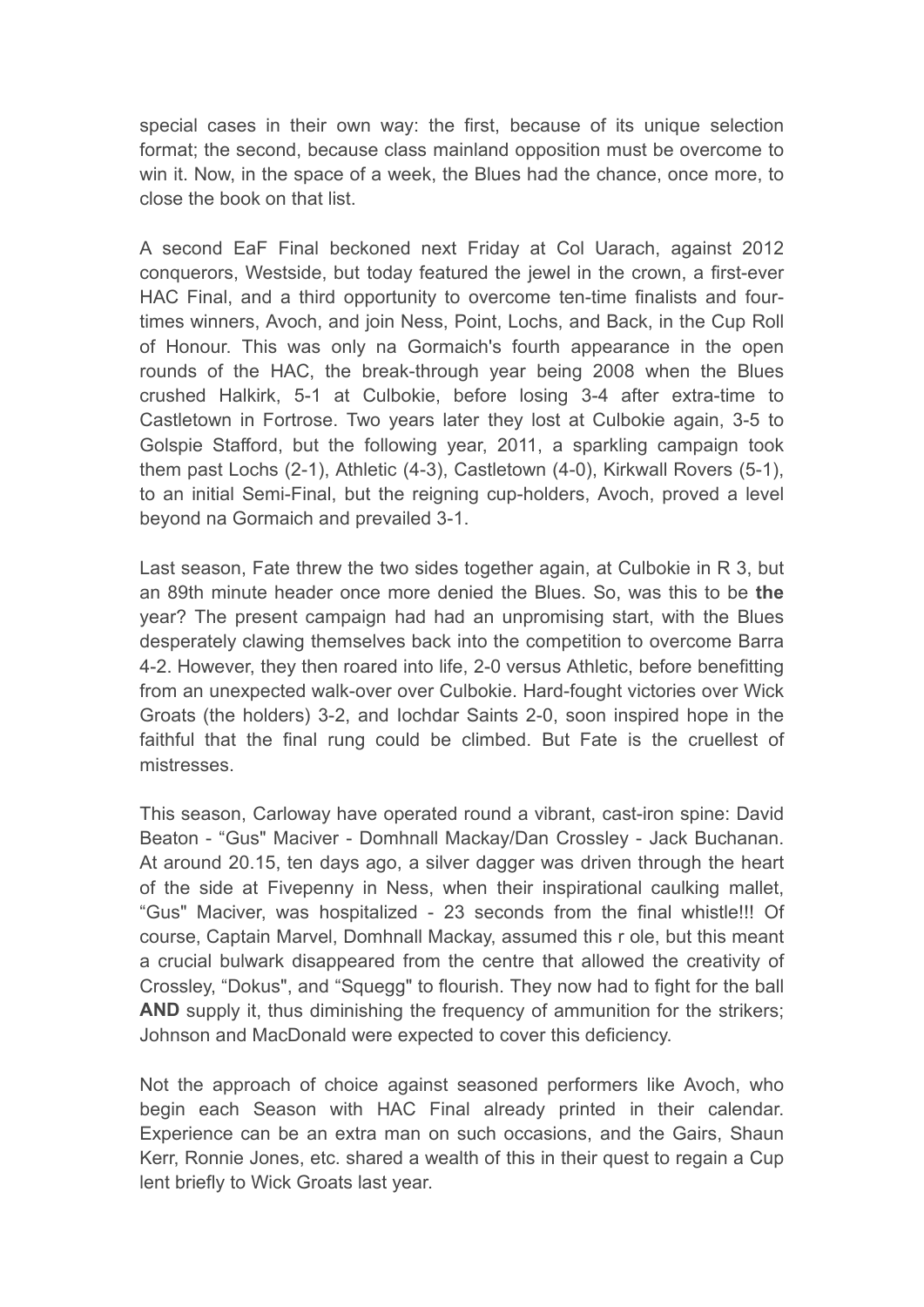The sky was grey and lowering and rain did not seem far to the south as the Blues created history in a stadium that could easily have doubled for Ice Station Zebra. However, there was no time to bask in the glory of the setting. Immediately they were under pressure deep on their left, with Shaun Kerr freeing Kyle Maclean to the bye-line, and his low, squared cross spun loose off Mackay and "D.I.", 10 metres out, but Kerr and Jones, by the back post, misunderstood each other and the ball was whipped away.

A minute later, a "D.I." crunch on Jones led to a Mackay free-kick, midway within the Carloway half on their right, being headed away by "Dokus" for a corner. From the clearance, the break was on and "Dokus" found Macleod on the right centre-line. A snap Wilson tackle saw the ball ricochet off both players and behind the back for "Frazmac" to break clear, down the right. Sixteen metres from the bye-line, he crossed low and hard. However, Buchanan's connect was blocked clear for Johnson to meet 16 metres out, but his mishit drive spun harmlessly away.

A sudden Avoch break through the left left Shaun Kerr with his first clear sight of goal, 12 metres out by Beaton's right-hand post, but Mackay reacted expertly with the saving tackle. A moment later came the first realistic scoring opportunity, as a "Dokus" flick to his right was read, 10 metres within his own half, by Jones, who sprinted forward to the edge of the box, then flighted the ball neatly to Kerr, moving off "D.I." to Beaton's right. He reverse-headed the ball square to MacKay across goal, but he headed a metre over the bar.

Such a golden chance missed was immediately punished, when Crossley freed "Frazmac" wide on the right, just inside the Avoch half. Again Wilson was on him, aided by Gair, but the striker, blessed by a fortunate rebound, wriggled clear and sped goal-wards, cutting into the right edge of the box. Ten metres from the goal-line his sharp, low cross/shot was blocked by the near post by Mark Gair for the corner. The textbook corner from Johnson that followed was then met head-high by Macleod as it dipped towards the near post and his bullet-header shot high into Alistair Macleod's top left junction of bar and post (**0-1**).

An unfazed Avoch did not wobble, and immediately MacLean was once more sent clear by MacAllister into the unmarked space behind Macdonald, wide of the line. He made the edge of the box, 16 metres from the bye-line, but his head-high cross found no takers.

With the pattern of play now determined, two perfectly-matched midfields and heavy marking defences were severely minimizing goal chances, but the danger on the Blues' left was still unsettled, and an unmarked MacLean was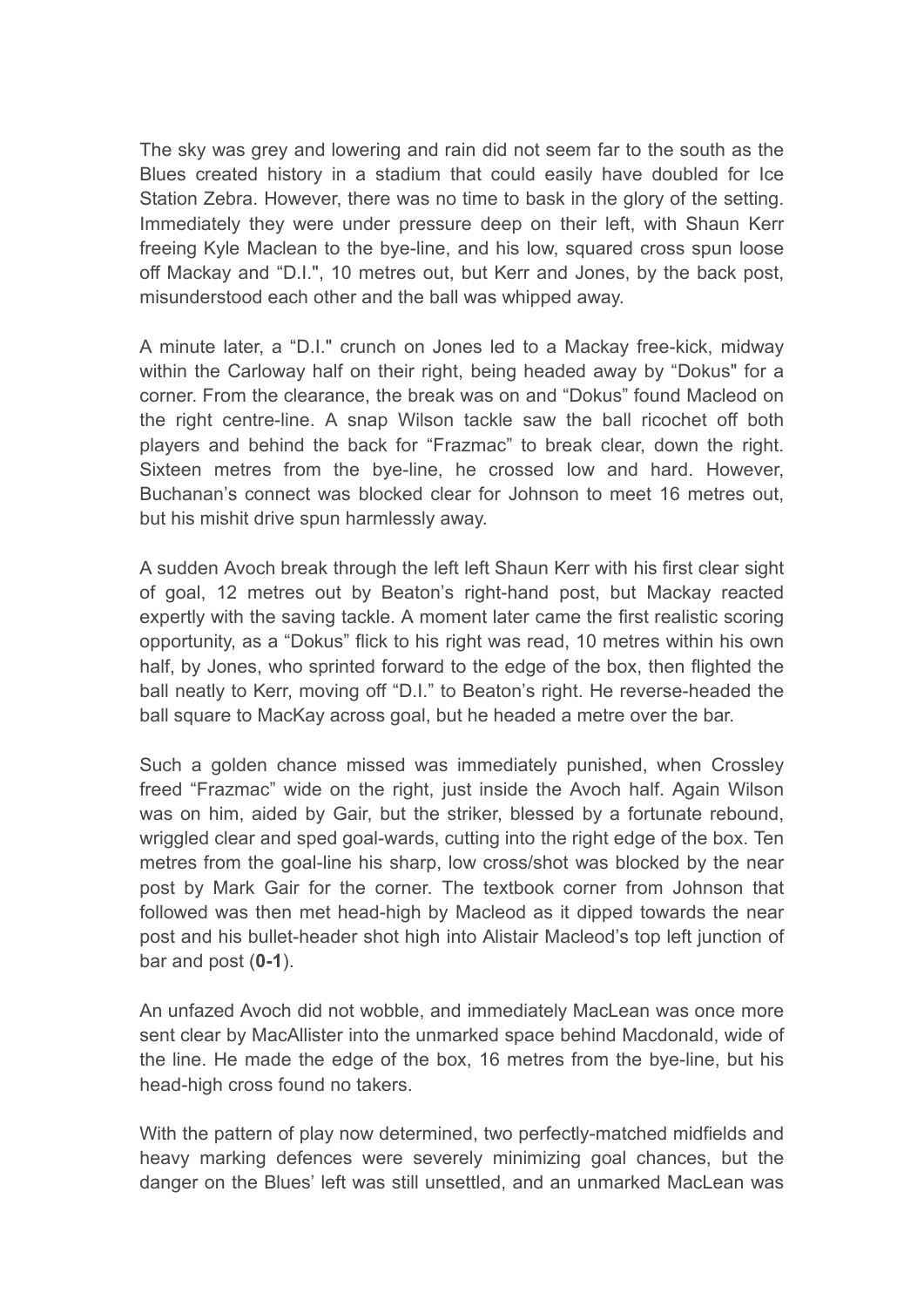once more sent racing through towards goal. He cut into the centre but as he entered the box, a brilliant recovery tackle by Mackay denied him his chance. In 20 minutes another moment of danger from Shaun Kerr, 12 metres out from Carloway's right-hand post, was snuffed out by Mackay and Beaton.

27 minutes had elapsed, before the Blues threatened Macleod again when a "Dokus" free-kick, 22 metres from goal was slipped to Crossley, moving down the right. He eluded Wilson to his right, and 6 metres from the bye-line, just inside the box, fired a low ball screaming into the 6-metre box, but Gair reacted first to block out for the corner.

Na Gormaich, spurred by Crossley's focussed breaks and delivery, now assumed a brief spell of midfield control. In 33 minutes Crossley robbed MacGruer in the centre-circle and his quick-fire supply straight forward to Buchanan was just read by Mark Gair, to get the foot in on the edge of the box. Two minutes later Macleod was sent behind Paul Gair, wide of Wilson, to race to the edge of the Avoch box, but his cross was blocked for a corner by the arriving Mark Gair. In 37 minutes another "Frazmac" break behind the midfield saw him supply Buchanan, moving in from the left, 20 metres out. MacAllister and Gair forced him across the line and his attempt from 20 metres was held comfortably by Macleod.

Serious injury to Crossley allowed Avoch to pressure ten-man Blues in the closing minutes. A break on the left saw MacKay's first touch shoot past the near post from 12 metres. In added-on time, a saving "Tiger" tackle on the penalty spot led to a short corner on Beaton's right being swung across the Carloway goal, touched on by "D.I.'s" head, then met by Kerr by the far post, but the whizzing ball was slightly out of reach as it came unexpectedly to him, and he could only touch it past.

## **Half-time: Carloway 1 Avoch 0**

A satisfied Carloway support probably didn't register that a pronounced seashift in fortunes must now unfold as class *animateur*, Dan Crossley, departed the scene, one minute into the second half. It was the signal for James MacKay to press unhindered into the *trequartista* zone, Gair/MacGruer to push "Dokus" wide, and Manson/MacLean to press "Squegg" back. With "D.I." tracking Kerr and "Tiger" on Jones, Mackay now had the monumental task of supporting both, going head-to-head with Jamie MacKay, and supplying Scott Macaulay, who arrived in the middle in full-on Vin Diesel-mode twisting/turning/shielding/laying-off - but was instantly engulfed by a swarm of black and yellow whenever the ball came near him, to prevent his trademark de Boers to Buchanan and "Frazmac." The longer the half progressed, the heavier the traffic towards David Beaton became.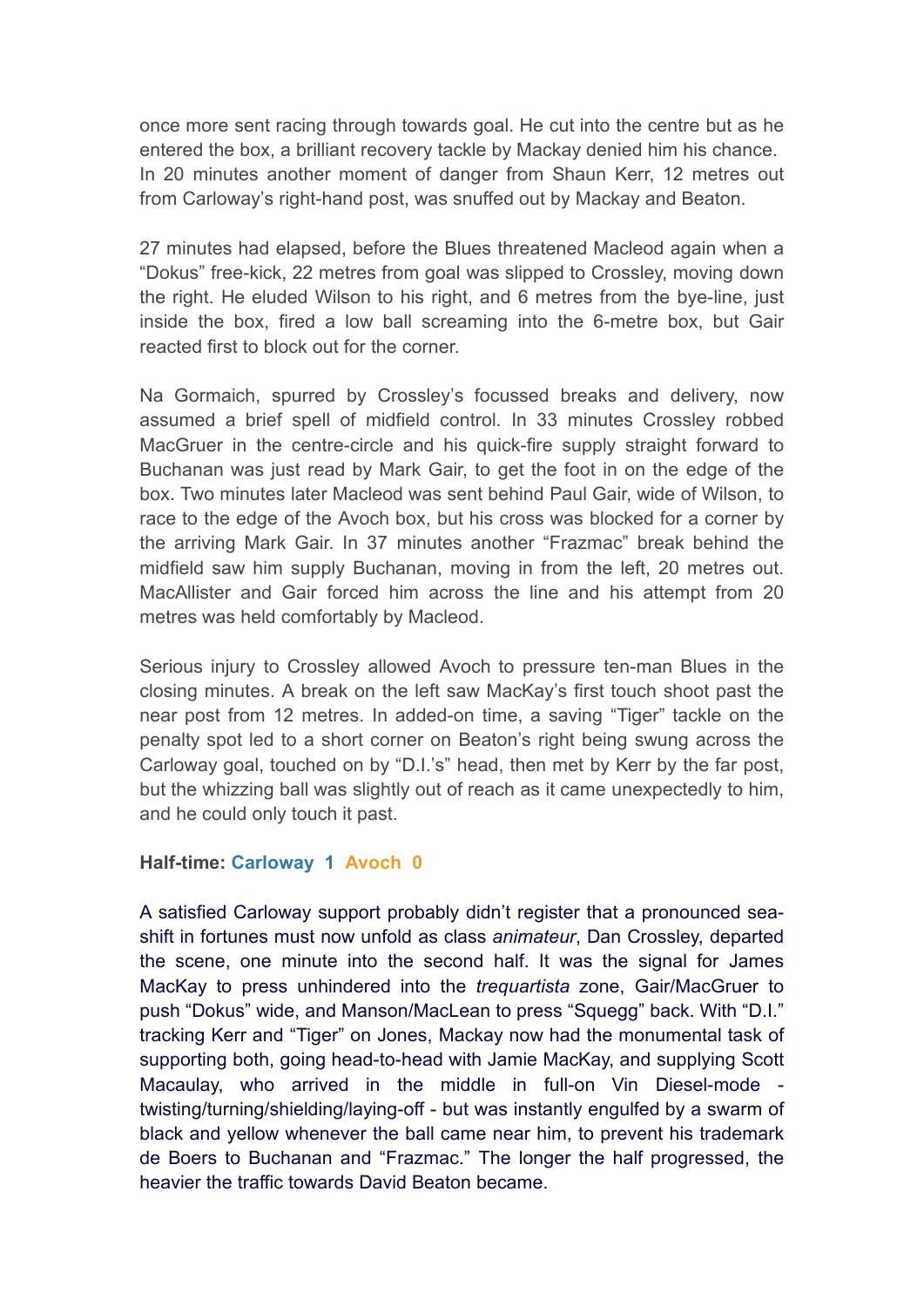On 49 minutes a MacKay lay-off sent Kerr through on the left to the corner of the box. He stepped left past 1-2-3 tackles, before curling a low shot across goal which just travelled a foot beyond the far post. A minute later a cross from the right led to a "Tiger" back-header which almost deceived an advancing keeper, who just scrambled back in time to tip it over his own bar. In 53 minutes, more problems in the Blues' box ended with "Dokus" booting clear for a corner on Beaton's right. A perfect MacLean corner was then met, directly in front of goal,14 metres out, by Paul Gair, but his header twanged off the underside of the bar, the goal-line, then was thwacked as far as Drumnadrochit.

It was 56 minutes before Carloway finally sustained a break, with Macaulay finding Buchanan running loose on the left. He checked, then moved along the line of the box before driving. The blocked ball spun to the right and was won by "Frazmac", who immediately supplied "Statto" behind and to his left, but his drive from 24 metres cleared the top left of the bar by at least a metre.

Frustration was making Avoch careless, but, still, the Blues could not break their vice-like grip on proceedings. On 61 minutes a disputed Mackay trip on Kerr directly in front of goal, on the edge of the box, led to a dangerous freekick which was curled carefully round the far end of the wall by MacLean, but his low left-footer went a foot wide of the far post. Seven minutes later MacLean was caught late by "Gochan" coming into the Carloway half on the Avoch left. His following free-kick was floated in perfectly into the Blues' box, to be headed down and straight out by Mackay, where it was met first-time by Urquhart, 20 metres from goal, but his low left-footer smacked the base of Beaton's left-hand post and broke out wide.

As the clock ran down, and the tension wound up, a few moments of individual brilliance delivered the break-through for Avoch, Maclean receiving the ball wide on the Avoch left, on the touch-line, then cutting in square towards the near corner of the box. Before he could be challenged by a shielding line, he cracked a right-foot screamer high inside Beaton's right junction of bar and post (**1-1**).

Before Carloway could adjust to the new circumstances, the game was turned on its head by a second goal. On 76 minutes a MacKay corner from Beaton's right dipped towards the penalty spot, where a pressured Urquhart managed to half-turn towards it, and reverse-curl a low flick just inside Beaton's right-hand post (**2-1**).

The cliché, "*a whole new ball-game*", now became appropriate. Na Gormaich had looked anything but dangerous in the second-half, so Avoch, confident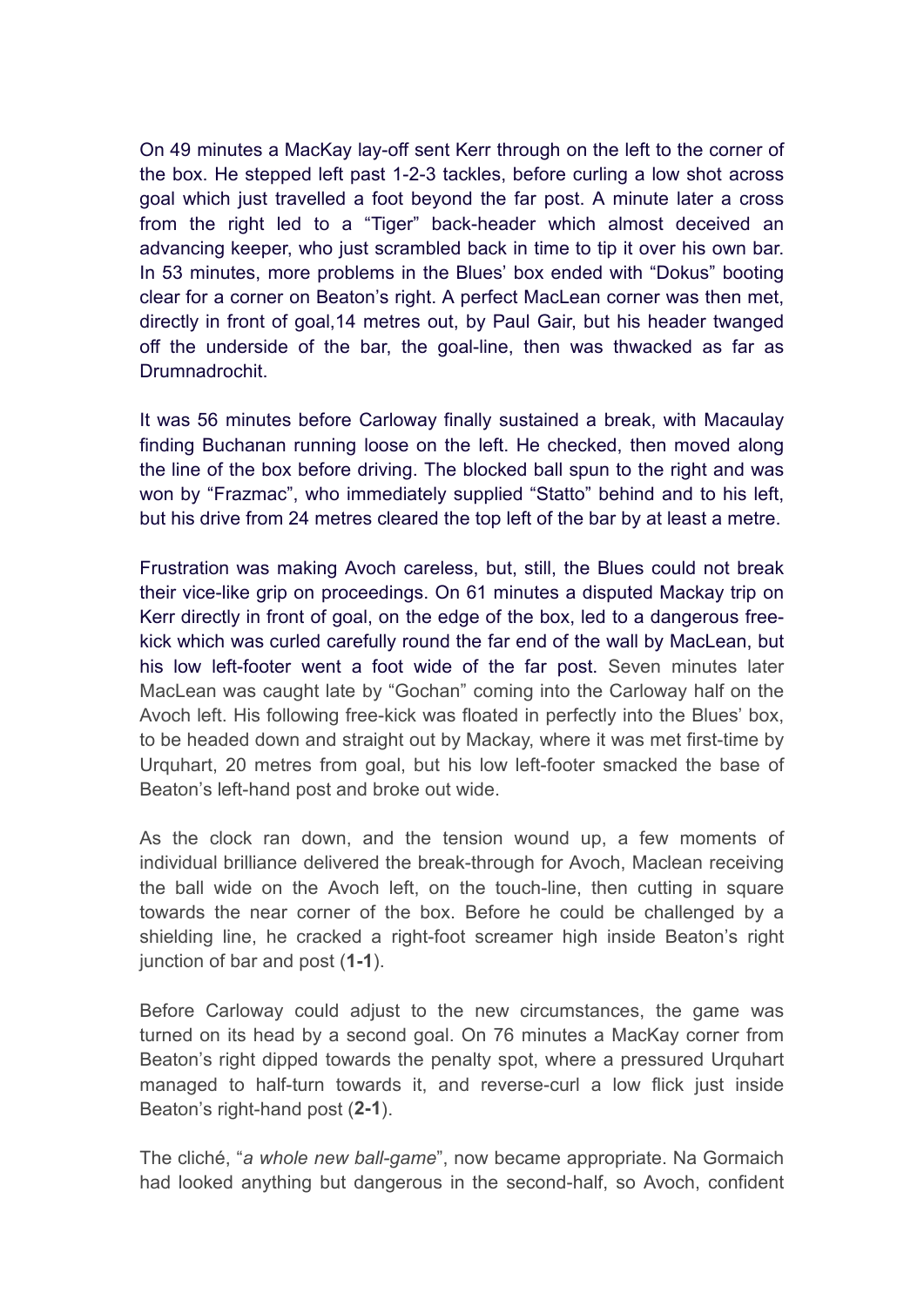enough to defend and break, sank back and invited Carloway forward, and the final few minutes became a showcase for time-wasting, petty fouling, angry exchanges, and frequent displays of the yellow card. In fact, just like the final ten minutes of any Cup Final, where one team chooses to defend a single-goal lead.

However, try as they might, and despite frequently playing the ball high into the Avoch box from countless free-kicks, na Gormaich simply could not get a single clear sight of MacLeod in the opposition goal, and almost lost a third when MacLean outpaced "Tiger" into the right of the Blues' box but curled his shot wide of the injured Beaton and beyond the far post.

# **Full-time: Carloway 1 Avoch 2**

The saying goes, "*It's better to have lov'd and lost, than never to have lov'd at all*". It's unrecorded whether or not anyone ever said, "*It's better to have reached an HAC Final and lost, than never ------* ". The larger the prize unwon, the more bitter it feels to have lost it, and the nagging doubt never really disappears that that might be the only chance – **YOUR** only chance - of winning it. Sport - and life - abounds with missed opportunities of this nature.

On reflection, a 90-minute learning curve proved too brief for a weakened Carloway against experienced street-wise opponents, whose cover, weight in the tackle, and spread was textbook. Some squad members - Mackay; "D.I."; Crossley; Johnson; MacDonald, for instance - acclimatized themselves instantly to the heightened ambience of constant movement, minimum time for reflection, rapid reaction and delivery, without frills, flicks, or extended touch. Despite the body blow of "Gus's" absence, the faultless leadership of Mackay, comprehensively covered by "D.I.", and the fearless enterprise of Dan Crossley, augmented wide by the pace of Lee Johnson, and hard graft of "Statto", propelled the Blues to a deserved 50-50 share of the first-half and a 1-0 lead.

However, in the final 45, Lady Fortune really frowned on na Gormaich. The loss of playmaker Dan Crossley immediately, then Lee Johnson on the hour, saw the midfield fragment alarmingly, though Scott Macaulay competed resolutely to re-ignite his connection with Jack Buchanan from last Wednesday; but he was isolated and, time after time, had to fight his way forward through 2-3 hard-tackling blockers. A marginalized "Gochan" struggled to establish himself while the combative presence and pace of the Avoch midfield forced "Dokus" wide and "Squegg" to retreat left and created sustained pressure on the back-line. With "Tiger" spending the game attached to Ronnie Jones's shorts, Archie MacDonald's aggressive input at left wing/half was continually weakened as he was compelled to bolster the